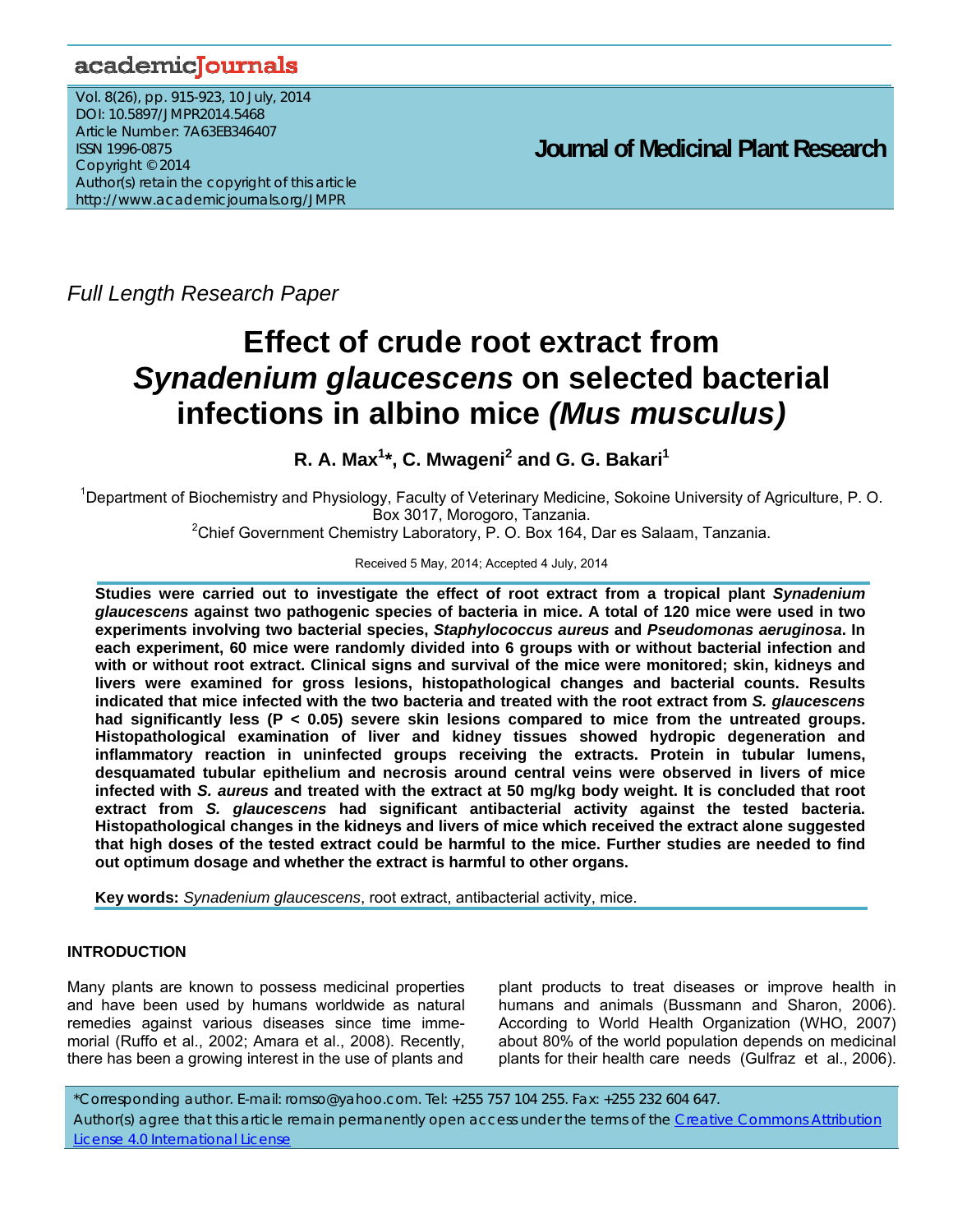Reliable availability, affordability and environmental friendliness are among main reasons for the current increased dependency on plants and their products (WHO, 2007; Yirga, 2010). Moreover, the emergence and spread of pathogens which are resistant to the proprietary antimicrobials calls for a constant search for new drug families. Since plants are among the potential source of novel compounds, scientists and the pharmaceutical industry worldwide have shown deep interest in the field of phytochemistry (Adnan et al., 2010).

Many plants belonging to Euphorbiaceae family have been shown to possess varying medicinal properties and have been documented in the literature (Chika et al., 2007; Kumar and Chaturvedi, 2010, Mwine and Van Damme, 2011). Extracts from the *Euphorbiaceae* plants have been used in wound healing, treatment of ear infections, malaria, diarrhea, heart diseases, diabetes, hemorrhages, hepatitis, jaundice and scabies (Mwine and Van Damme, 2011). In the eastern and southern Africa regions, the plants are used to treat stomach-ache, urinal-genital problems, excessive menstruation, tuberculosis and cardiac palpitations (Melo-Reis et al., 2010). The plant *Synadenium glaucescens*, which belongs to this family, is widely used in Tanzania to treat various diseases including skin conditions, sores and wounds (Chhabra et al., 1984). However, unlike other family members, scientific information about the effectiveness of traditionally prepared *S. glaucescens* extracts against microbial agents is scanty. Studies by Mabiki et al. (2013 a, b) have demonstrated antiviral activity of *S. glaucescens* against several viruses of veterinary importance. The main objective of this study was to investigate the effect of crude root extract of *S. glaucescens* against selected pathogenic bacteria of public health importance using an *in vivo* system.

# **MATERIALS AND METHODS**

#### **Source and collection of the test plant**

The test plant (*S. glaucescens*) was sourced from Makambako district [8°51′S 34°50′E] in the southern region of Iringa, Tanzania. About 5 kg of roots were collected from mature trees (ranging from 3 to 5 m in height) into clean paper bags and then transported to our laboratory for processing and preparation for testing. Roots were chosen because they are commonly used by traditional healers. In the laboratory, the roots were washed using sterile water to remove debris and then air-dried on a lab bench for a week before being ground to pass through a 1.5 mm sieve.

# **Preparation of crude roots extract**

Three portions of the air-dried sample, each weighing 30 g were subjected to Soxhlet extraction for 4 h using 99% ethanol. The solvent was then completely removed from the suspension using rotary evaporator. The resultant residue was pulverized to become root extract powder, sealed in a bijou bottle and then stored in a cool dry place until used.

#### **Experimental animals and their management**

A total of 120 albino mice, ranging between four and six weeks of age were selected randomly and kept in experimental cages for a week to acclimatize with the experimental conditions. The mice were randomly allocated into groups of 10 animals each and fed on a basal feed (broiler finisher mash) with *ad libitum* access to drinking water. All mice received an oral dose of a broad-spectrum antibiotic (erythromycin) to rid them of any bacterial infections prior to the experiments. On the day of experiment, each mouse in each cage was weighed and number-marked on the back using a permanent marker pen.

#### **Preparation of bacteria broth**

Pure cultures of Gram positive bacteria (*Staphylococcus aureus*  ATCC25923) and Gram negative (*Pseudomonas aeruginosa* locally isolated strain) were cultivated in nutrient broth media and then serially diluted before an overnight incubation in solid plate count agar. The colonies on the plate agar were counted and the resulting numbers of bacteria were 1.02×10<sup>9</sup> cfu/ml (*S. aureus*) and 2.60×1010 cfu/ml (*P. aeruginosa*). The bacteria broths were kept in universal bottles at 4°C until used (Ayo et al., 2007).

#### **Preparation of injectable root extract**

1000 mg of the root extract powder were dissolved in 20 ml of water for injection (that is, 50 mg/ml) before being passed through a 0.2 µm filter membrane to remove larger particulate and bacteria. This injectable preparation was used within 2 h of its preparation.

#### **Grouping and treatment allocation**

Two separate experiments were carried out using 60 mice each and one bacterial species at a time (Table 1). Induction of bacterial abscesses was carried out using a method described by Dale et al. (2004) with some modifications that the mice were shaved on the abdomen rather than the dorsal area. Exactly 100 μl of *S. aureus* and *P. aeruginosa* broth were then injected subcutaneously at the shaved abdominal area. The test drug was administered to the mice through intra-peritoneal route (Chika et al., 2007) once the induced abscesses were apparent.

In the first experiment (*S. aureus*), the 60 mice were randomly divided into six groups ( $n = 10$ ). The first group (G1) served as a negative control, that is, the mice were neither infected with selected bacteria nor receive the test extract. Mice in the second and third groups (G2 and G3) were not infected but received two different doses of the test extract (25 and 50 mg) with no infection. The fourth group (G4) served as a positive control, that is, the mice were infected with *S. aureus* but were not treated with the test extract. The mice in the last two groups (G5 and G6) were also infected with *S. aureus* and then treated with two different doses (25 and 50 mg/kg body weight). The two doses were selected following a pilot experiment using four different doses whereby higher doses showed signs of toxicity to mice.

The second experiment was similar to the first experiment with the only exception that *P. aeruginosa* was used as a test bacterium.

#### **Visual observations**

Following the bacterial infections, mice from all groups were monitored twice a day for development of skin abscesses and any other lesions characteristic of each bacterium infection including swelling and redness. After administration of the test extract,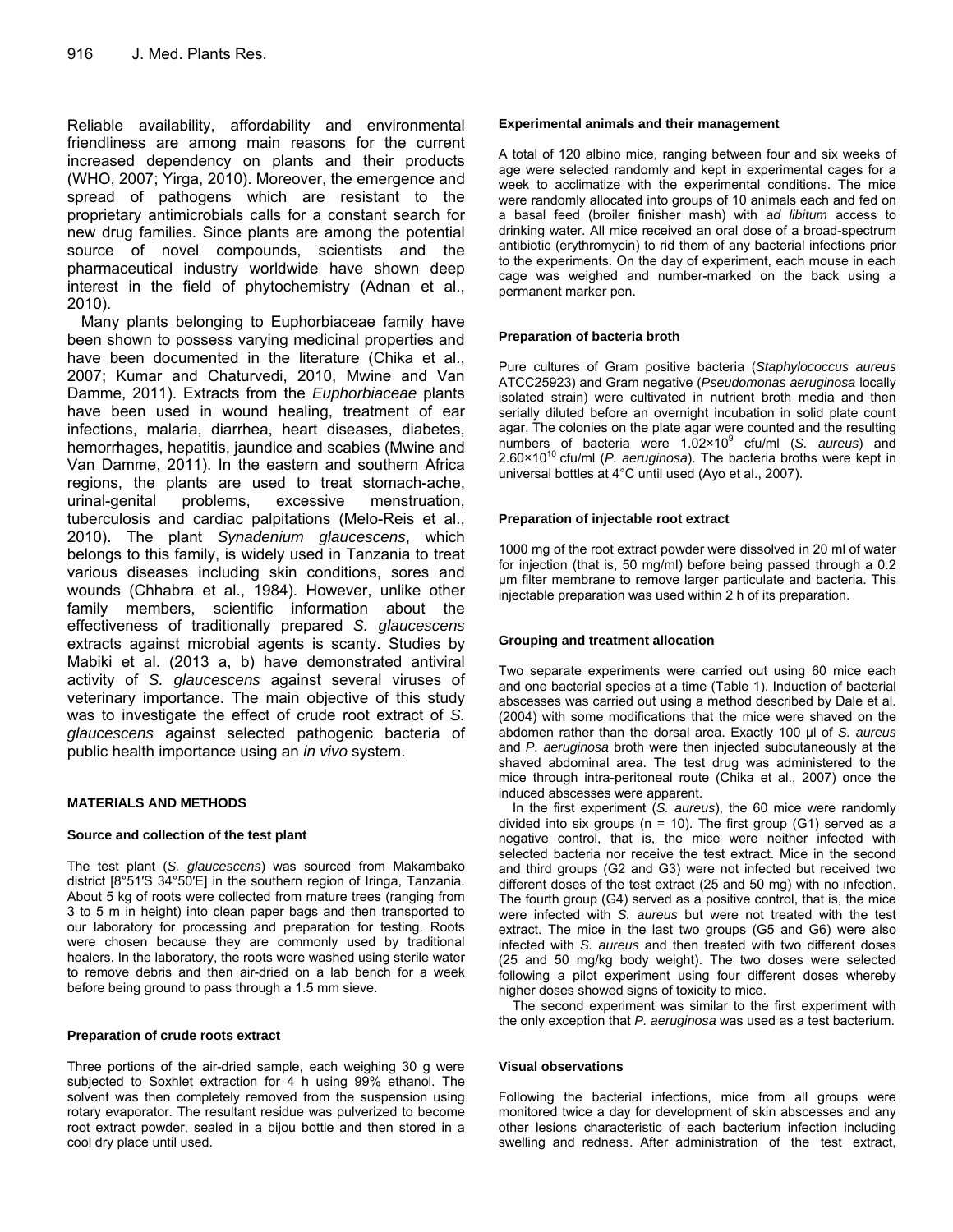| <b>Parameter</b>             | Group          | <b>Infection</b> | <b>Extract</b> |
|------------------------------|----------------|------------------|----------------|
|                              | G1             | No               | 0              |
|                              | G <sub>2</sub> | No               | 25             |
|                              | G <sub>3</sub> | No.              | 50             |
| Experiment 1 (S. aureus)     | G4             | Yes              | 0              |
|                              | G <sub>5</sub> | Yes              | 25             |
|                              | G <sub>6</sub> | Yes              | 50             |
|                              |                |                  |                |
|                              | G <sub>1</sub> | No               | 0              |
|                              | G <sub>2</sub> | No               | 25             |
|                              | G <sub>3</sub> | No               | 50             |
| Experiment 2 (P. aeruginosa) | G4             | Yes              | 0              |
|                              | G5             | Yes              | 25             |
|                              | G <sub>6</sub> | Yes              | 50             |

**Table 1.** Grouping and treatment allocation (mg/kg body weight).

observations on clearance of the abscesses were monitored to the end of the experiments. Five mice from each group were sacrificed and organs (skin, kidney and liver) were taken and preserved for bacterial count and histological examinations.

#### **Assessment of mice survival**

Deaths of mice were recorded for up to 7 days after commencement of the treatments as an index of survival. Mean survival rate of mice that died was calculated by dividing the number of remaining live mice by the original total number of mice in the group.

#### **Bacterial counts in tissues**

Assessment of the number of bacteria present in the sampled tissues was done using a standard technique described by Miles et al. (1938) using nutrient agar and Baird Parker media for *P. aeruginosa* and *S. aureus*, respectively. Mice were sacrificed and the abdominal cavities were opened (aseptically) to remove kidney and liver; each organ was weighed and then 1 g was homogenized in 2 ml sterile normal saline. Skin lesions were sampled by first disinfecting the skin with 70% ethanol followed by removal of the infection site and underlying tissue using a sterile scalpel blade. One gram of the removed skin lesions was homogenized in 2 ml sterile normal saline. The homogenates (1 ml) of each tissue were serially diluted 10 folds in normal saline before pouring on plates and incubating at 37°C for 24 h. Bacterial counts were expressed as numbers of *S. aureus* or *P. aeruginosa* colony forming units per gram per ml (cfu  $g^{-1}$ ml<sup>-1</sup>) of tissue. A total of 144 samples were examined.

#### **Histopathological examination of tissue samples**

The remaining portions of kidney and liver were processed for histopathological examination using a standard procedure. Initially, tissues were grossly examined and then five micrometer thick sections were fixed in 10% buffered formalin, embedded in paraffin, stained with hemotoxylin-eosin (HE) and examined under light microscope. Tissue samples were evaluated for degree of deformation, infiltration of cells, protein formation in tubules, and necrosis. The histopathological pictures of tissues from the different animal groups were assessed blindly by a pathologist. Pictures of the kidney and liver cells were taken using a still digital camera.

#### **Statistical analysis**

All data obtained from the study were subjected to one way analyses of variance (ANOVA). A value of P < 0.05 was considered significant using the MS Excel (2007) package.

# **RESULTS**

# **Bacteria-induced lesions**

Following the inoculation of the bacteria in mice, appearance of small skin lesions and abscesses occurred within 24 to 48 h of infection in G4 (infected + not treated) of both experiments (Figures 1 and 2). Infection due to *P. aeruginosa* was different from that of *S. aureus* in that the former had burnt appearance skin lesions whereas visible skin and kidney abscesses (Figure 3) were the features seen in *S. aureus* infected mice. Clinical signs such as rough coat, hunched back, ocular discharge, moribund state and some deaths were observed. Close visual observation of the skin lesions of mice from G5 and G6 (infected + treated) showed disappearance of pus discharges from the skin within seven days of infection. In both experiments, all mice treated with the extract showed varying degrees of improvement on the skin lesions as compared to those mice in G4.

### **Mice survival assay**

Results of the mice survival assay are shown in Table 2. In the first experiment all mice infected with *S. aureus* in a group which was not infected and not treated (G1) and in group which was infected and not treated (G4) the mice survived to the end of observation period. Two mice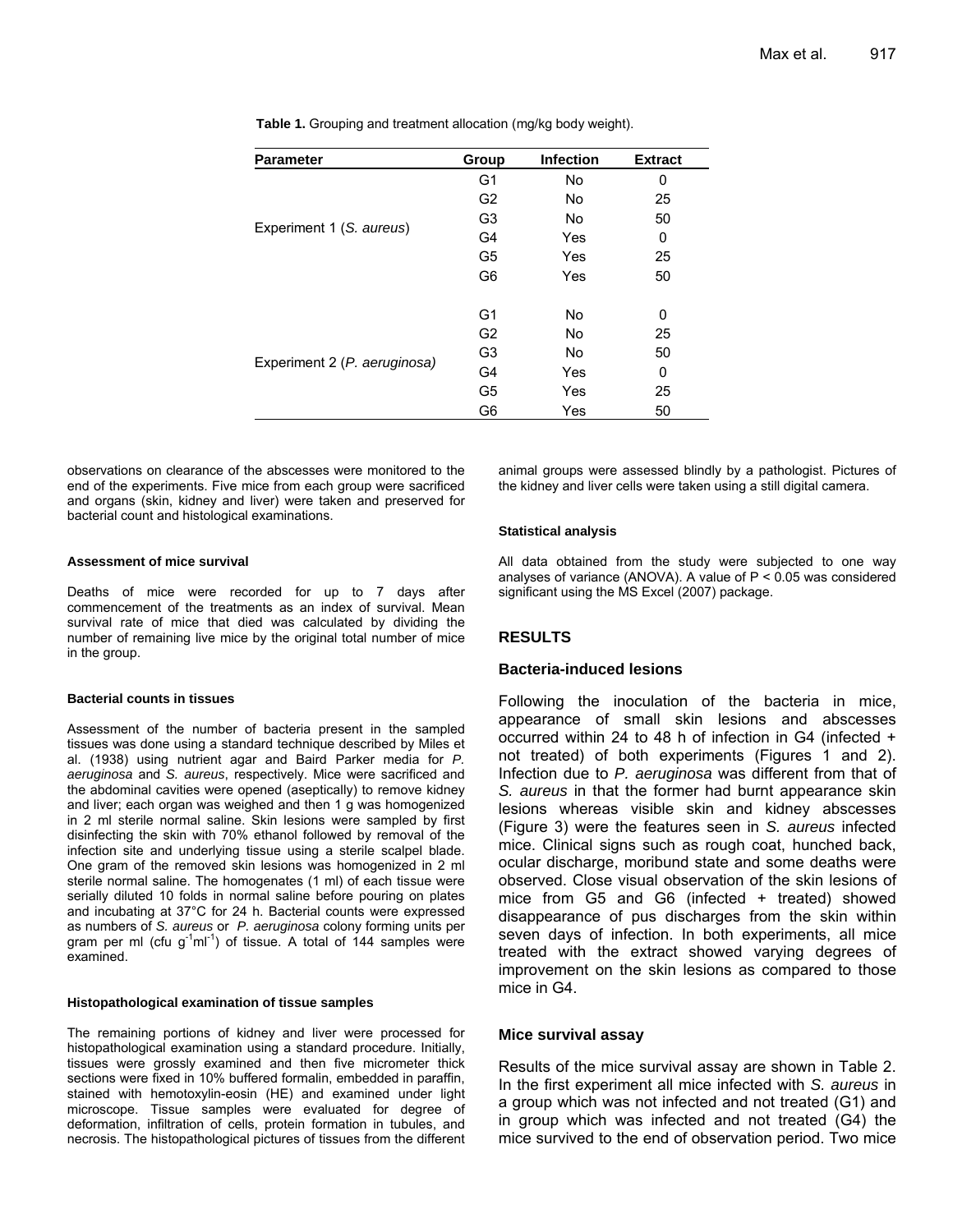| <b>Parameter</b>    | Group          | <b>Infection</b> | <b>Extract</b> | <b>Death</b> |
|---------------------|----------------|------------------|----------------|--------------|
|                     | G1             | No               | 0              | 0            |
|                     | G <sub>2</sub> | <b>No</b>        | 25             | 2            |
| <b>Experiment 1</b> | G3             | <b>No</b>        | 50             | 2            |
| (S. aureus)         | G4             | Yes              | 0              | 0            |
|                     | G5             | Yes              | 25             | 3            |
|                     | G6             | Yes              | 50             | 4*           |
|                     |                |                  |                |              |
|                     | G1             | No               | ŋ              | O            |
|                     | G <sub>2</sub> | <b>No</b>        | 25             | 2            |
| <b>Experiment 2</b> | G3             | <b>No</b>        | 50             | 2            |
| (P. aeruginosa)     | G4             | Yes              | 0              | 1            |
|                     | G5             | Yes              | 25             | 5*           |
|                     | G6             | Yes              | 50             | $7^*$        |

**Table 2.** Effect of different doses of *S. glaucescens* root extract on the survival of mice infected with *S. aureus* or *P. aeruginosa.*

**Table 3.** Bacteria counts from different mice organs following induced infections and treatment with different doses of *S. glaucescens* crude root extract.

| <b>Parameter</b>    |                | <b>Infection</b> | <b>Extract</b> | Mean (Cfu/ml) |        |       |
|---------------------|----------------|------------------|----------------|---------------|--------|-------|
|                     | Group          |                  |                | <b>Skin</b>   | Kidnev | Liver |
|                     | G <sub>1</sub> | <b>No</b>        | $\mathbf 0$    | 3.0           | 2.6    | 4.0   |
|                     | G <sub>2</sub> | <b>No</b>        | 25             | 4.8           | 0.0    | 0.0   |
| <b>Experiment 1</b> | G3             | No.              | 50             | 2.4           | 0.0    | 0.0   |
| (S. aureus)         | G4             | Yes              | 0              | 59.0          | 92.0   | 37.0  |
|                     | G5             | Yes              | 25             | 21.0          | 6.0    | 5.2   |
|                     | G <sub>6</sub> | Yes              | 50             | 22.8          | 2.0    | 8.6   |
|                     | G1             | <b>No</b>        | 0              | 2.2           | 2.4    | 2.2   |
|                     | G <sub>2</sub> | No.              | 25             | 4.8           | 0.0    | 0.0   |
| <b>Experiment 2</b> | G3             | <b>No</b>        | 50             | 2.4           | 0.0    | 0.0   |
| (P. aeruginosa)     | G4             | Yes              | $\mathbf{0}$   | 104.0         | 28.2   | 79.2  |
|                     | G5             | Yes              | 25             | 2.2           | 0.4    | 0.0   |
|                     | G6             | Yes              | 50             | 27.7          | 2.3    | 3.7   |

in each group (G2 and G3) (not infected and treated) died and the remaining 8 mice in each of these groups survived to the end of observation period. Seven mice in G5 (infected and treated) survived and 3 died before the end of observation period while only 6 mice survived in G6 (infected and treated).

In the second experiment (Table 2) all mice in G1 (not infected and not treated) survived, 2 mice in each G2 and G3 (not infected and treated) died. One mouse, five and seven mice died in G4 (infected and not treated), G5 (Infected and treated) and G6 (infected and treated), respectively.

# **Bacterial counts**

Bacterial counts (cfu/ml) in different organs of mice

following treatment with two different levels of test extract are presented in Table 3. In both experiments, cfu/ml of organs from mice in G1 to G3 (no infection) were far less regardless of extract administration. Conversely, bacterial counts of G4 (infection without treatment) groups were significantly higher than those treated with either 25 or 50 mg extract per kg body weight. Regression between the dose of extract and bacterial counts was found to be negative ( $R^2$  = 0.68; P = 0.37), that is, the counts decreased with increasing dose of the extract.

# **Histopathological findings**

These results are summarized in Tables 4 and 5. Kidneys and livers from mice in the control groups (G1, not infected and not treated) were normal. In G2 (no infection,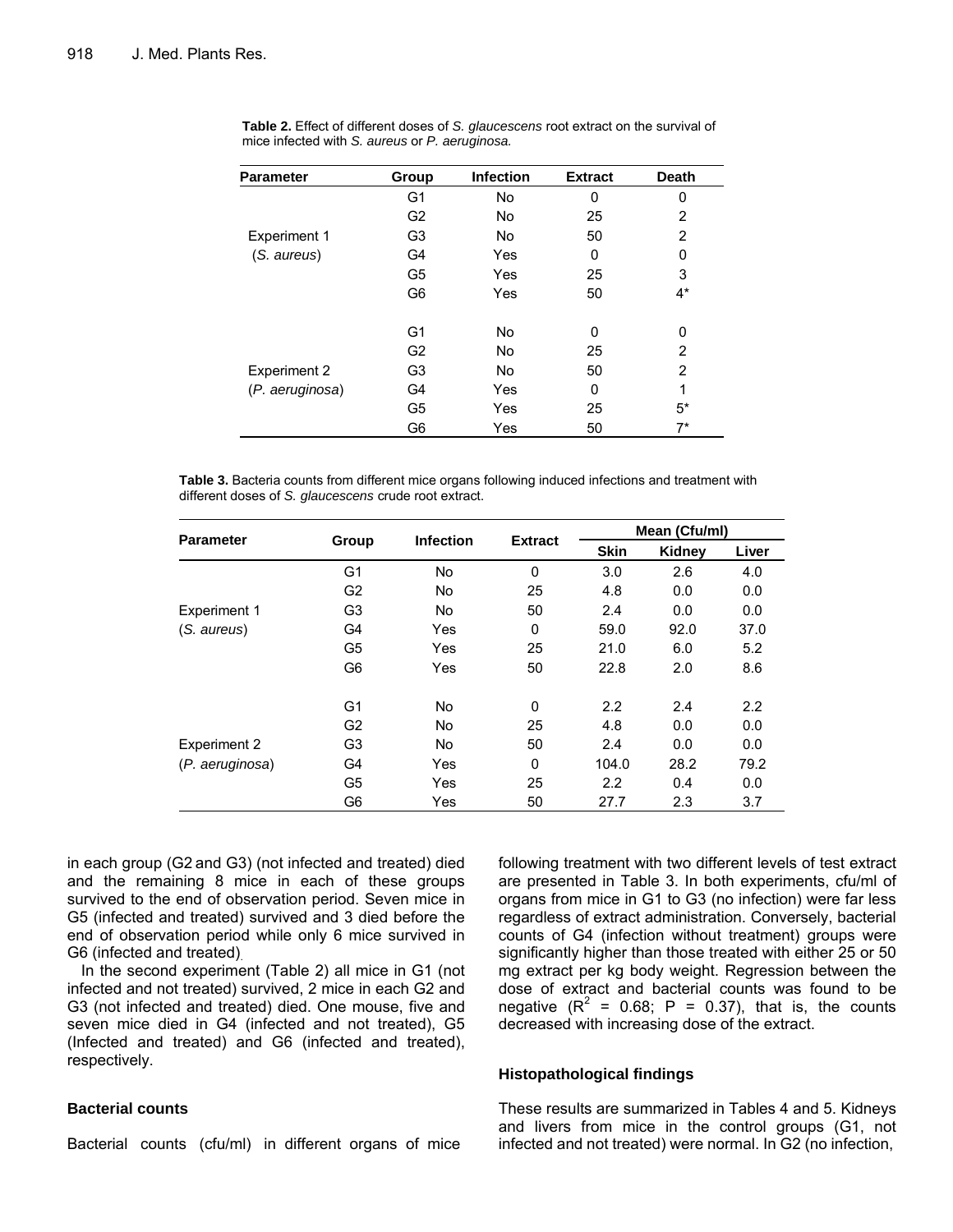| <b>Changes</b><br><b>Severity</b><br><b>Changes</b><br><b>Severity</b><br>G <sub>1</sub><br><b>NO</b><br><b>NO</b><br>$\mathbf 0$<br>Desquamation of<br>Vacuolar or hydropic<br>G <sub>2</sub><br>25<br>$\ddot{}$<br>$\ddot{}$<br>tubular epithelium<br>degeneration<br>G <sub>3</sub><br>50<br>$\ddot{}$<br>$\ddot{}$<br>G <sub>1</sub><br><b>NO</b><br><b>NO</b><br>0<br>Protein deposition in<br>G <sub>2</sub><br>25<br><b>NO</b><br><b>Necrosis</b><br>$\ddot{}$<br>tubular lumen<br>G <sub>3</sub><br>50<br><b>NO</b><br>+<br><b>No</b><br>G <sub>1</sub><br>0<br><b>NO</b><br><b>NO</b><br>Inflammatory<br>Inflammatory reaction<br>G <sub>2</sub><br>25<br>reaction (mono-<br>+<br>$\ddot{}$<br>(mono-nuclear cells)<br>G <sub>3</sub><br>50<br>nuclear cells)<br>$\ddot{}$<br>$\ddot{}$<br>G <sub>1</sub><br>$\pmb{0}$<br><b>NO</b><br>G <sub>2</sub><br>25<br>Glomerular tufts<br>$\ddot{}$<br>G <sub>3</sub><br>50<br>$\ddot{}$<br>G4<br><b>NO</b><br><b>NO</b><br>0<br>Desquamation of<br>Vacuolar or hydropic<br>G <sub>5</sub><br>25<br>$\ddot{}$<br>+<br>tubular epithelium<br>degeneration<br>G <sub>6</sub><br>50<br>$***$<br>$^{++}$<br>G <sub>4</sub><br><b>NO</b><br><b>NO</b><br>0<br>Protein deposition in<br>G <sub>5</sub><br>25<br>Necrosis<br><b>NO</b><br>$\ddot{}$<br>tubular lumen<br>G <sub>6</sub><br>50<br><b>NO</b><br>$^{+++}$<br>Yes<br>G <sub>4</sub><br>$\pmb{0}$<br><b>NO</b><br><b>NO</b><br>Inflammatory<br>Inflammatory reaction<br>G <sub>5</sub><br>25<br><b>NO</b><br>$\ddot{}$<br>reaction (mono-<br>(mono-nuclear cells)<br>nuclear cells)<br>G <sub>6</sub><br>50<br><b>NO</b><br>$^{\mathrm{+}}$<br>G <sub>4</sub><br>$\pmb{0}$<br><b>NO</b><br>G <sub>5</sub><br>25<br>Glomerular tufts<br><b>NO</b> | Infection |                |                | <b>Kidney</b> |           | Liver |  |
|-------------------------------------------------------------------------------------------------------------------------------------------------------------------------------------------------------------------------------------------------------------------------------------------------------------------------------------------------------------------------------------------------------------------------------------------------------------------------------------------------------------------------------------------------------------------------------------------------------------------------------------------------------------------------------------------------------------------------------------------------------------------------------------------------------------------------------------------------------------------------------------------------------------------------------------------------------------------------------------------------------------------------------------------------------------------------------------------------------------------------------------------------------------------------------------------------------------------------------------------------------------------------------------------------------------------------------------------------------------------------------------------------------------------------------------------------------------------------------------------------------------------------------------------------------------------------------------------------------------------------------------------------------------------------------------------------------------------------------------------------------|-----------|----------------|----------------|---------------|-----------|-------|--|
|                                                                                                                                                                                                                                                                                                                                                                                                                                                                                                                                                                                                                                                                                                                                                                                                                                                                                                                                                                                                                                                                                                                                                                                                                                                                                                                                                                                                                                                                                                                                                                                                                                                                                                                                                       |           | Group          | <b>Extract</b> |               |           |       |  |
|                                                                                                                                                                                                                                                                                                                                                                                                                                                                                                                                                                                                                                                                                                                                                                                                                                                                                                                                                                                                                                                                                                                                                                                                                                                                                                                                                                                                                                                                                                                                                                                                                                                                                                                                                       |           |                |                |               |           |       |  |
|                                                                                                                                                                                                                                                                                                                                                                                                                                                                                                                                                                                                                                                                                                                                                                                                                                                                                                                                                                                                                                                                                                                                                                                                                                                                                                                                                                                                                                                                                                                                                                                                                                                                                                                                                       |           |                |                |               |           |       |  |
|                                                                                                                                                                                                                                                                                                                                                                                                                                                                                                                                                                                                                                                                                                                                                                                                                                                                                                                                                                                                                                                                                                                                                                                                                                                                                                                                                                                                                                                                                                                                                                                                                                                                                                                                                       |           |                |                |               |           |       |  |
|                                                                                                                                                                                                                                                                                                                                                                                                                                                                                                                                                                                                                                                                                                                                                                                                                                                                                                                                                                                                                                                                                                                                                                                                                                                                                                                                                                                                                                                                                                                                                                                                                                                                                                                                                       |           |                |                |               |           |       |  |
|                                                                                                                                                                                                                                                                                                                                                                                                                                                                                                                                                                                                                                                                                                                                                                                                                                                                                                                                                                                                                                                                                                                                                                                                                                                                                                                                                                                                                                                                                                                                                                                                                                                                                                                                                       |           |                |                |               |           |       |  |
|                                                                                                                                                                                                                                                                                                                                                                                                                                                                                                                                                                                                                                                                                                                                                                                                                                                                                                                                                                                                                                                                                                                                                                                                                                                                                                                                                                                                                                                                                                                                                                                                                                                                                                                                                       |           |                |                |               |           |       |  |
|                                                                                                                                                                                                                                                                                                                                                                                                                                                                                                                                                                                                                                                                                                                                                                                                                                                                                                                                                                                                                                                                                                                                                                                                                                                                                                                                                                                                                                                                                                                                                                                                                                                                                                                                                       |           |                |                |               |           |       |  |
|                                                                                                                                                                                                                                                                                                                                                                                                                                                                                                                                                                                                                                                                                                                                                                                                                                                                                                                                                                                                                                                                                                                                                                                                                                                                                                                                                                                                                                                                                                                                                                                                                                                                                                                                                       |           |                |                |               |           |       |  |
|                                                                                                                                                                                                                                                                                                                                                                                                                                                                                                                                                                                                                                                                                                                                                                                                                                                                                                                                                                                                                                                                                                                                                                                                                                                                                                                                                                                                                                                                                                                                                                                                                                                                                                                                                       |           |                |                |               |           |       |  |
|                                                                                                                                                                                                                                                                                                                                                                                                                                                                                                                                                                                                                                                                                                                                                                                                                                                                                                                                                                                                                                                                                                                                                                                                                                                                                                                                                                                                                                                                                                                                                                                                                                                                                                                                                       |           |                |                |               |           |       |  |
|                                                                                                                                                                                                                                                                                                                                                                                                                                                                                                                                                                                                                                                                                                                                                                                                                                                                                                                                                                                                                                                                                                                                                                                                                                                                                                                                                                                                                                                                                                                                                                                                                                                                                                                                                       |           |                |                |               |           |       |  |
|                                                                                                                                                                                                                                                                                                                                                                                                                                                                                                                                                                                                                                                                                                                                                                                                                                                                                                                                                                                                                                                                                                                                                                                                                                                                                                                                                                                                                                                                                                                                                                                                                                                                                                                                                       |           |                |                |               |           |       |  |
|                                                                                                                                                                                                                                                                                                                                                                                                                                                                                                                                                                                                                                                                                                                                                                                                                                                                                                                                                                                                                                                                                                                                                                                                                                                                                                                                                                                                                                                                                                                                                                                                                                                                                                                                                       |           |                |                |               |           |       |  |
|                                                                                                                                                                                                                                                                                                                                                                                                                                                                                                                                                                                                                                                                                                                                                                                                                                                                                                                                                                                                                                                                                                                                                                                                                                                                                                                                                                                                                                                                                                                                                                                                                                                                                                                                                       |           |                |                |               |           |       |  |
|                                                                                                                                                                                                                                                                                                                                                                                                                                                                                                                                                                                                                                                                                                                                                                                                                                                                                                                                                                                                                                                                                                                                                                                                                                                                                                                                                                                                                                                                                                                                                                                                                                                                                                                                                       |           |                |                |               |           |       |  |
|                                                                                                                                                                                                                                                                                                                                                                                                                                                                                                                                                                                                                                                                                                                                                                                                                                                                                                                                                                                                                                                                                                                                                                                                                                                                                                                                                                                                                                                                                                                                                                                                                                                                                                                                                       |           |                |                |               |           |       |  |
|                                                                                                                                                                                                                                                                                                                                                                                                                                                                                                                                                                                                                                                                                                                                                                                                                                                                                                                                                                                                                                                                                                                                                                                                                                                                                                                                                                                                                                                                                                                                                                                                                                                                                                                                                       |           |                |                |               |           |       |  |
|                                                                                                                                                                                                                                                                                                                                                                                                                                                                                                                                                                                                                                                                                                                                                                                                                                                                                                                                                                                                                                                                                                                                                                                                                                                                                                                                                                                                                                                                                                                                                                                                                                                                                                                                                       |           |                |                |               |           |       |  |
|                                                                                                                                                                                                                                                                                                                                                                                                                                                                                                                                                                                                                                                                                                                                                                                                                                                                                                                                                                                                                                                                                                                                                                                                                                                                                                                                                                                                                                                                                                                                                                                                                                                                                                                                                       |           |                |                |               |           |       |  |
|                                                                                                                                                                                                                                                                                                                                                                                                                                                                                                                                                                                                                                                                                                                                                                                                                                                                                                                                                                                                                                                                                                                                                                                                                                                                                                                                                                                                                                                                                                                                                                                                                                                                                                                                                       |           |                |                |               |           |       |  |
|                                                                                                                                                                                                                                                                                                                                                                                                                                                                                                                                                                                                                                                                                                                                                                                                                                                                                                                                                                                                                                                                                                                                                                                                                                                                                                                                                                                                                                                                                                                                                                                                                                                                                                                                                       |           |                |                |               |           |       |  |
|                                                                                                                                                                                                                                                                                                                                                                                                                                                                                                                                                                                                                                                                                                                                                                                                                                                                                                                                                                                                                                                                                                                                                                                                                                                                                                                                                                                                                                                                                                                                                                                                                                                                                                                                                       |           |                |                |               |           |       |  |
|                                                                                                                                                                                                                                                                                                                                                                                                                                                                                                                                                                                                                                                                                                                                                                                                                                                                                                                                                                                                                                                                                                                                                                                                                                                                                                                                                                                                                                                                                                                                                                                                                                                                                                                                                       |           |                |                |               |           |       |  |
|                                                                                                                                                                                                                                                                                                                                                                                                                                                                                                                                                                                                                                                                                                                                                                                                                                                                                                                                                                                                                                                                                                                                                                                                                                                                                                                                                                                                                                                                                                                                                                                                                                                                                                                                                       |           |                |                |               |           |       |  |
|                                                                                                                                                                                                                                                                                                                                                                                                                                                                                                                                                                                                                                                                                                                                                                                                                                                                                                                                                                                                                                                                                                                                                                                                                                                                                                                                                                                                                                                                                                                                                                                                                                                                                                                                                       |           |                |                |               |           |       |  |
|                                                                                                                                                                                                                                                                                                                                                                                                                                                                                                                                                                                                                                                                                                                                                                                                                                                                                                                                                                                                                                                                                                                                                                                                                                                                                                                                                                                                                                                                                                                                                                                                                                                                                                                                                       |           | G <sub>6</sub> | 50             |               | <b>NO</b> |       |  |

**Table 4.** Histopathological findings of livers and kidneys of chickens infected with *S. aureus* and treated with *S. glaucescens*  root extract.

NO: Not observed.

infection, 25 mg extract) and G3 (no infection, 50 mg extract) of both experiments, their liver cells had hydropic degeneration and inflammatory reactions. In the kidneys, there were protein depositions in tubular lumen (Figure 4), glomerular tufts (Figure 5) and desquamation of the tubular epithelium.

Protein deposition in the tubular lumen and inflammatory reaction in kidney (Figure 4) were observed in mice which were infected with *S. aureus* then treated with the extract at a dose of 50 mg/kg body weight. The livers showed the presence of inflammatory reaction and vacuolar or hydropic degeneration (Figure 6). Tissue sections from mice that received 25 mg of the extract (G2 and G5), showed mild desquamated tubular epithelium and protein in the tubular lumen of kidneys. Liver tissue

showed mild hydropic degeneration and inflammatory reaction. Groups infected with *P. aeruginosa* then treated at dose of 50 mg (G6) had livers with hydropic degeneration, necrosis formation (Figures 6 and 7) and mononuclear cells inflammation. However, kidneys were normal. For those infected and treated with 25 mg extract (G5), appearance of early stages of vacuolation and mononuclear cells infiltration in liver were observed while their kidneys were normal.

# **DISCUSSION**

The aim of the current study was to investigate the effect of crude ethanolic extract from roots of *S. glaucescens*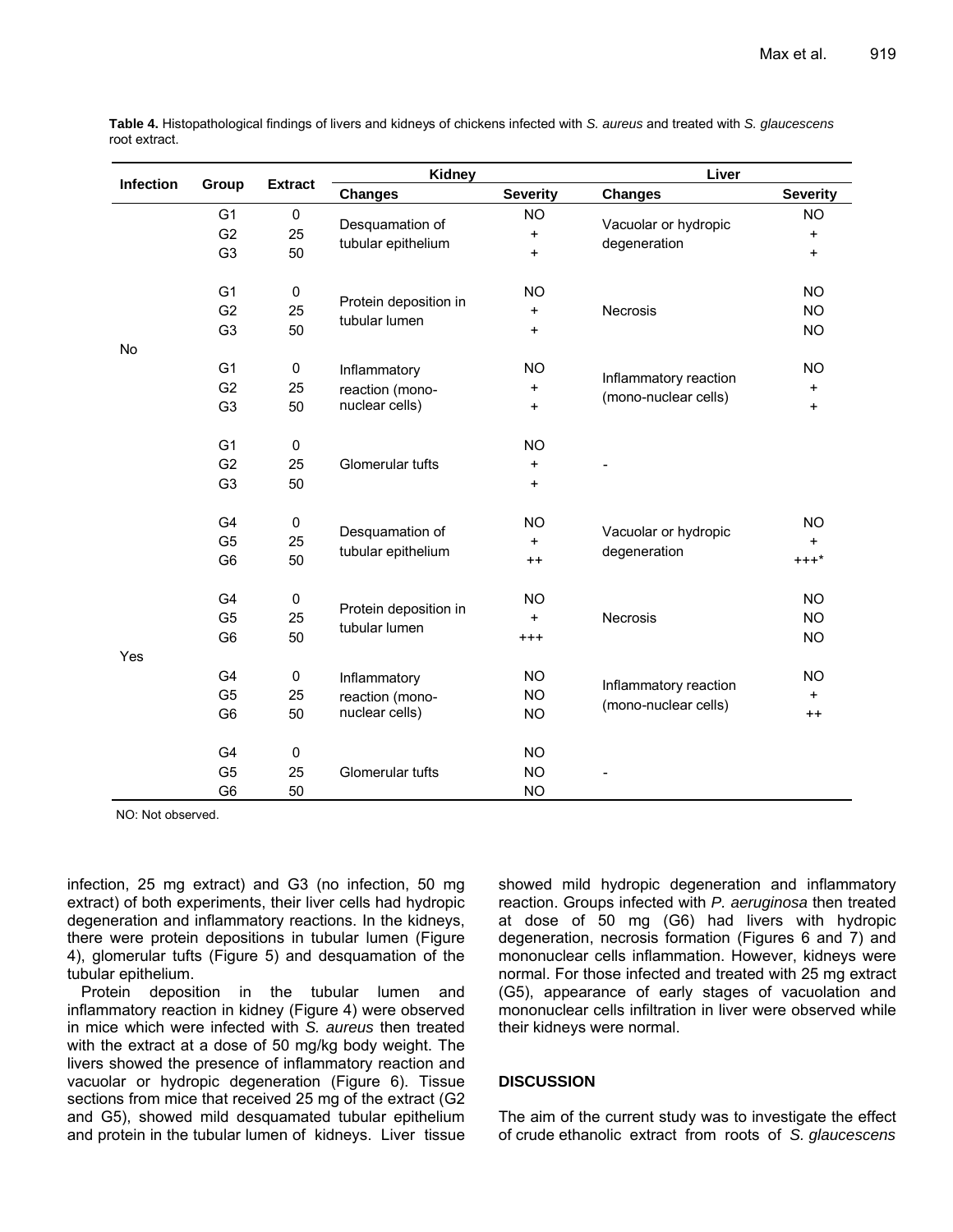| <b>Infection</b> |                                                                                                          |                                                  | <b>Kidney</b>                                                         |                                                               | Liver                                                           |                                                            |  |
|------------------|----------------------------------------------------------------------------------------------------------|--------------------------------------------------|-----------------------------------------------------------------------|---------------------------------------------------------------|-----------------------------------------------------------------|------------------------------------------------------------|--|
|                  | Group<br><b>Extract</b>                                                                                  |                                                  | <b>Changes</b>                                                        | <b>Severity</b>                                               | <b>Changes</b>                                                  | <b>Severity</b>                                            |  |
|                  | G <sub>1</sub><br>G <sub>2</sub><br>G <sub>3</sub>                                                       | $\mathbf 0$<br>25<br>50                          | Desquamation of<br>tubular epithelium                                 | <b>NO</b><br>+<br>$\ddot{}$                                   | Vacuolar or hydropic<br>degeneration                            | <b>NO</b><br>$\ddot{}$<br>$\ddot{}$                        |  |
| <b>No</b>        | G <sub>1</sub><br>G <sub>2</sub><br>G <sub>3</sub>                                                       | $\mathbf 0$<br>25<br>50                          | Protein deposition<br>in tubular lumen                                | <b>NO</b><br>+<br>$\ddot{}$                                   | Necrosis around<br>central vein                                 | <b>NO</b><br><b>NO</b><br>$+++*$                           |  |
|                  | G <sub>1</sub><br>G <sub>2</sub><br>G <sub>3</sub><br>G <sub>1</sub><br>G <sub>2</sub><br>G <sub>3</sub> | $\pmb{0}$<br>25<br>50<br>$\mathbf 0$<br>25<br>50 | Inflammatory<br>reaction (mono-<br>nuclear cells)<br>Glomerular tufts | <b>NO</b><br>+<br>+<br><b>NO</b><br>$\ddot{}$<br>+            | Inflammatory<br>Reaction (mononuclear<br>cells)                 | <b>NO</b><br>$\ddot{}$<br>+                                |  |
|                  | G4<br>G <sub>5</sub><br>G <sub>6</sub><br>G4<br>G <sub>5</sub>                                           | $\mathbf 0$<br>25<br>50<br>0<br>25               | Desquamation of<br>tubular epithelium<br>Protein deposition           | <b>NO</b><br><b>NO</b><br><b>NO</b><br><b>NO</b><br><b>NO</b> | Vacuolar or hydropic<br>degeneration<br>Necrosis around         | <b>NO</b><br><b>NO</b><br>$+++*$<br><b>NO</b><br><b>NO</b> |  |
| Yes              | G <sub>6</sub><br>G <sub>4</sub><br>G <sub>5</sub><br>G <sub>6</sub>                                     | 50<br>$\mathbf 0$<br>25<br>50                    | in tubular lumen<br>Inflammatory<br>reaction (mono-<br>nuclear cells) | <b>NO</b><br><b>NO</b><br><b>NO</b><br><b>NO</b>              | central vein<br>Inflammatory<br>Reaction (mononuclear<br>cells) | $+++*$<br><b>NO</b><br>$\ddot{}$<br>$***$                  |  |
|                  | G4<br>G <sub>5</sub><br>G <sub>6</sub>                                                                   | $\pmb{0}$<br>25<br>50                            | Glomerular tufts                                                      | <b>NO</b><br><b>NO</b><br><b>NO</b>                           |                                                                 |                                                            |  |

**Table 5.** Histopathological findings of livers and kidneys of chickens infected with *P. aeruginosa* and treated with *S. glaucescens* root extract.



**Figure 1.** Skin lesion caused by *P. aeruginosa* (the arrow shows a burnt appearance skin lesion). **Figure 2.** Skin abscesses caused by *S. aureus* infection.

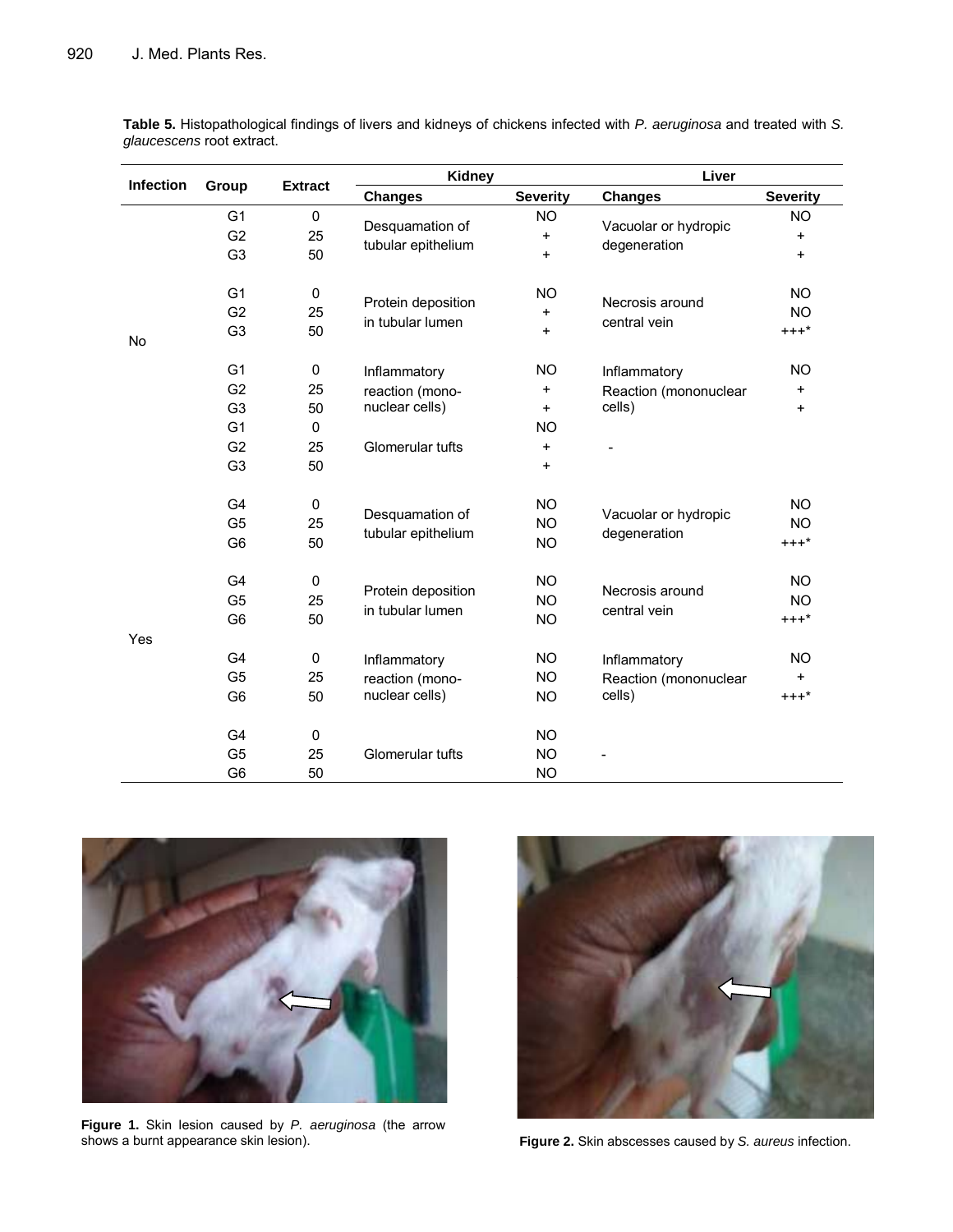

**Figure 3.** Abscesses in kidney due to *S. aureus* infections (A); normal kidney (B) liver infected by *P. aeruginosa* (C) and normal liver (D).



**Figure 5.** A representative section showing protein in glomerular tuft from bacteria-infected- groups which received 50 mg root extract per kg body weight.



**Figure 4.** A representative section showing tubular lumen protein in kidneys from bacteria- infected-groups which received 50 mg root extract/kg body weight.

against selected pathogenic bacteria using an *in vivo* assay. Results indicated that induction of bacterial infections to mice lead to development of clinical signs and lesions characteristic of the test bacteria. On treatment with two different doses of the crude extract, it was clearly observed that the severity of clinical signs and lesions were significantly reduced. For instance, mice in groups receiving the extract showed disappearance of pus discharges from the abscesses as compared to those in the positive control groups. This was a clear indication that the extract had a negative effect on the development of bacterial infections. These observations



**Figure 6.** Hydropic degeneration of the hepatocytes from the *P. aeruginosa* infected group which received 50 mg extract/kg body weight.



**Figure 7.** Liver necrosis around central vein from the *P. aeruginosa*-infected-group which received 50 mg extract/kg body weight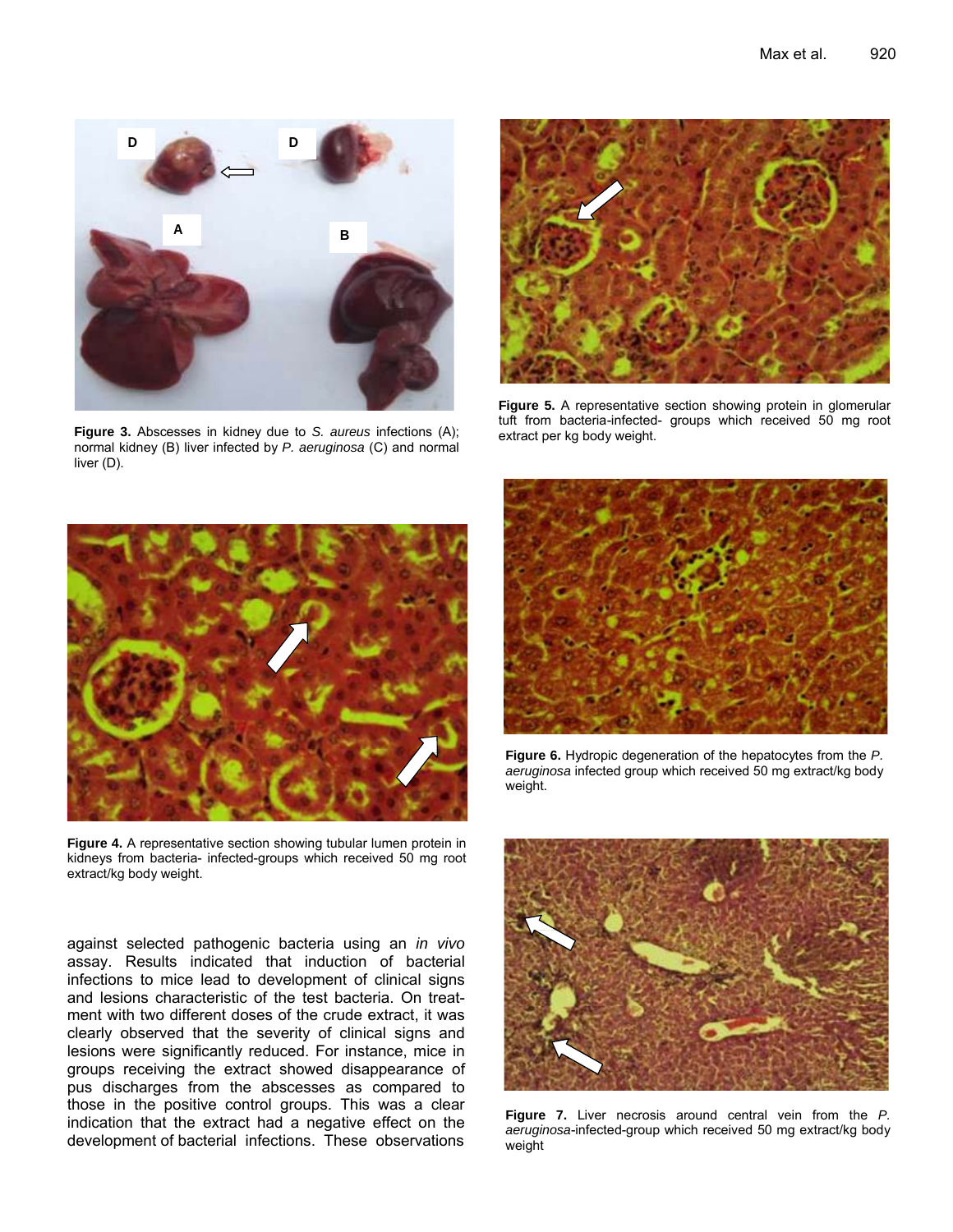

**Figure 8.** Histological section of a normal mouse kidney.



**Figure 9.** Histological section of a normal mouse liver.

were consistent with those from other studies on plants with antibacterial activities (Valgas et al., 2007; Abu-Al-Basal, 2009). Further antibacterial activity was demonstrated from the results of tissue bacterial counts and histopathological examinations of kidney and livers. In both experiments, mice infected with bacteria without treatment with the extract had significantly higher tissue bacterial counts than their treated counterparts (Table 3). This was an indication that the extract had a direct antibacterial effect on the test bacteria in their hosts. The presence of higher bacterial counts in skin than in the internal organs (kidneys and lives) can be explained by the fact that skin harbors large number of bacteria as normal flora (Kumari et al., 2009).

Histopathological examination of kidney and liver tissues indicated changes attributed to both extract and testbacteria(Figures8and9). Administration of the extract

induced a degree of desquamation of tubular epithelium, protein deposition, inflammatory reaction and formation of glomerular tufts in the kidney. In the liver, necrosis around central veins and vacuolar degeneration were features associated with the extract administration. These findings suggest that the *S. glaucescens* extract could have some pathological effects on the mice's internal organs (Melo-Reis et al., 2010).

Two treatment doses were used to determine the optimum dose and whether the extract effect was dosedependent or not. The current findings indicated a weak dose dependent effect as deduced from the regressions coefficient ( $R^2$  = 0.68, P = 0.37, that is, the antibacterial activity increased with increasing dose of the extract. Since more mice deaths occurred when the dose was increased from 25 to 50 mg/kg bodyweight, especially with *P. aeruginosa* infection, it is suggested that high doses of the extract could be lethal.

In the current study, it was also observed that more mice deaths occurred when the extract was administered to *P. aeruginosa* infected groups than to those infected with *S. aureus* suggesting that the former bacterium became more virulent on administering the extract. Explanation behind this observation is not clear. However, it is known that *P. aeruginosa* tend to produce toxic compounds as a defense mechanism when confronted by stressful agents like drugs (Adonizio et al., 2008). These compounds, which include LasA protease, LasB elastase, pyoverdin, pyocyanin, alginate as well as toxins, are known to worsen the host animal clinically and may eventually lead to death.

It is concluded that the crude root extract from *S. glaucescens* had significant antibacterial activity against the test bacteria and that the higher dose of 50 mg/kg body weight was associated with some pathological changes in the kidney and liver. The data obtained in this study seem to justify the traditional use of the plant in treating various bacterial infections. Further studies are required, to find out the most optimal dose of root extract in treating infections caused by the tested bacteria in different animal species.

# **ACKNOWLEDGEMENTS**

This study has been funded by the Belgium Technical Cooperation (BTC). The authors wish to thank the people who assisted at various stages of the work including laboratory technicians at the Faculty of Veterinary Medicine, Sokoine University of Agriculture.

# **Conflict of interest**

The authors declare that they have no conflict of interest with any findings in this study. Experiments were carried out in accordance to ethical guidelines of the Sokoine University of Agriculture.